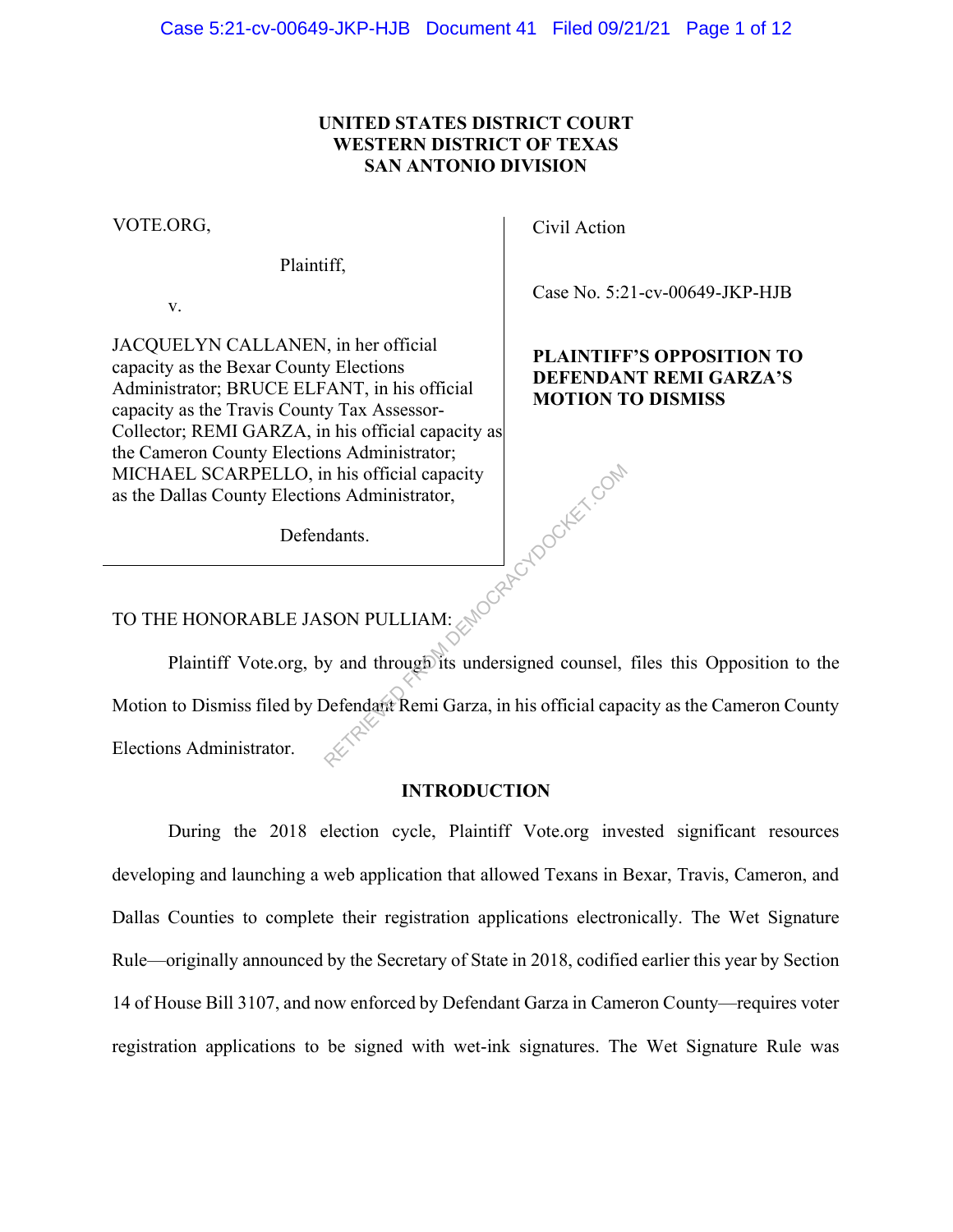### Case 5:21-cv-00649-JKP-HJB Document 41 Filed 09/21/21 Page 2 of 12

intended to limit Vote.org's voter registration efforts and has prevented it from achieving its voter registration goals in the Lone Star State.

Defendant Garza has moved to dismiss the instant complaint, arguing that Vote.org failed to adequately allege standing because it did not allege that any of its members were injured by the Wet Signature Rule. But under blackletter law, Vote.org can allege standing in its own right if it has suffered an injury under the same standard that applies to individuals, even if none of its members suffered an injury. The complaint readily satisfies this standard.

Vote.org alleged that it has suffered and will suffer clear injuries to its organizational interests and voter engagement efforts as a result of the Wet Signature Rule; the injury is traceable to Defendant Garza, who is charged with implementing the Wet Signature Rule in Cameron County; and the injury will be redressed by a ruling from this Court that Defendant Garza's enforcement of the Wet Signature Rule violates the Civil Rights Act and the U.S. Constitution. For these reasons, Vote.org has standing to pursue this action, and Defendant Garza's motion to dismiss should be denied. ent efforts as a result of the Wet Signature<br>
s charged with implementing the Wet<br>
l be redressed by a ruling from this Co<br>
nature Rule violates the Civil Rights Ac<br>
has standing to pursue this action, and D<br> **BACKGROUND** 

# **BACKGROUND**

The State of Texas regularly recognizes what anyone who has used a credit card keypad or signed an online form knows to be true: electronic signatures are just as good as wet-ink signatures. That is why the Texas Business and Commerce Code makes clear that electronic signatures, or esignatures, carry the force of law, see, e.g., Tex. Bus. & Com. Code § 322.007(d), and why voter registration applications submitted through the State's agencies use imaged—not wet-ink signatures.

The intuitiveness of electronic signatures and their acceptance under Texas law notwithstanding, the Secretary of State (the "Secretary") announced just days before the voter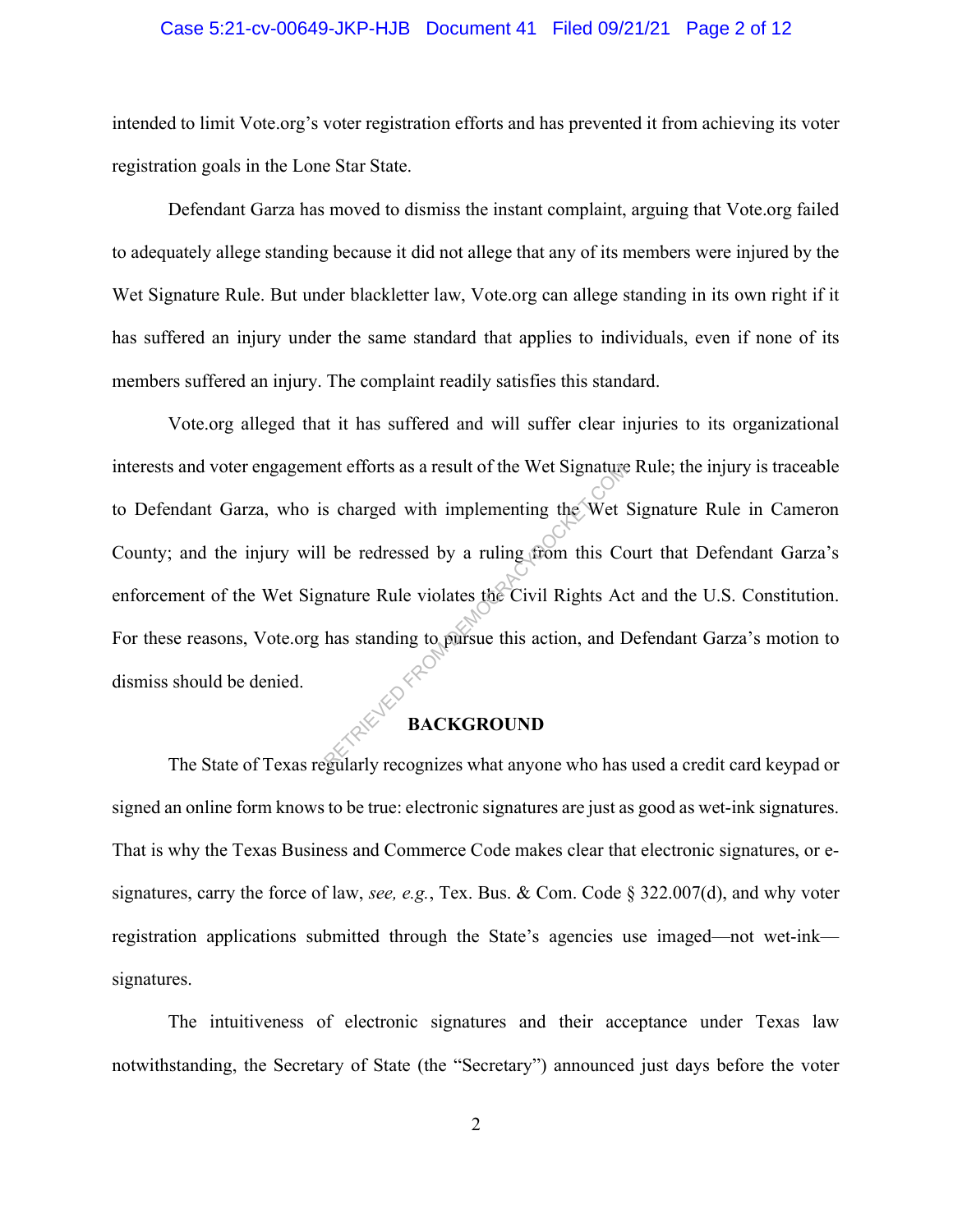#### Case 5:21-cv-00649-JKP-HJB Document 41 Filed 09/21/21 Page 3 of 12

registration deadline for the 2018 midterm election that Texans were required to sign their voter registration applications with original, wet signatures: the first iteration of the Wet Signature Rule. In the most recent legislative session, the Legislature codified this nonsensical rule in Section 14 of House Bill 3107 ("HB 3107"). Because the method by which a voter enters their signature on a voter registration application is immaterial to their eligibility to vote, Section 14 of HB 3107 violates the materiality provision of the federal Civil Rights Act. And it further violates the U.S. Constitution by burdening Texas voters with a logistical hurdle to the franchise that cannot be justified by the State's purported interests.

## I. The Wet Signature Rule unnecessarily and unjustifiably burdens voters and disrupts Vote.org's voter registration efforts.

Registering to vote in Texas is already a cumbersome process. Rather than modernize this critical component of the voting experience, the State continues to invent and enforce antiquated rules that serve no purpose beyond making registration harder. The Wet Signature Rule is yet another manifestation of the State's outdated—and often unlawful—approach to voter registration. Rule unnecessarily and unjustifiably<br>voter registration efforts.<br>Texas is already a cumbersome process<br>ting experience, the State continues to in<br>beyond making registration harder. The<br>State's outdated—and often unlawful—a

The Election Code provides several avenues through which eligible citizens may submit their voter registration applications to their county registrars: by personal delivery, mail, or fax. See Tex. Elec. Code § 13.002(a). Prior to the Secretary's invention and the Legislature's subsequent enactment of the Wet Signature Rule, none of these options required a wet-ink signature on a voter's registration application.

In preparation for the 2018 elections, and after careful consideration of the Texas Election Code, Vote.org launched a web application to help Texans register to vote. See Compl. for Declaratory & Inj. Relief ("Compl.")  $\P$  3, 18–19, 27, ECF No. 1. The e-signature function of the web application allowed potential registrants in four counties—Bexar, Travis, Cameron, and Dallas—to enter information into a virtual voter registration application; sign the form by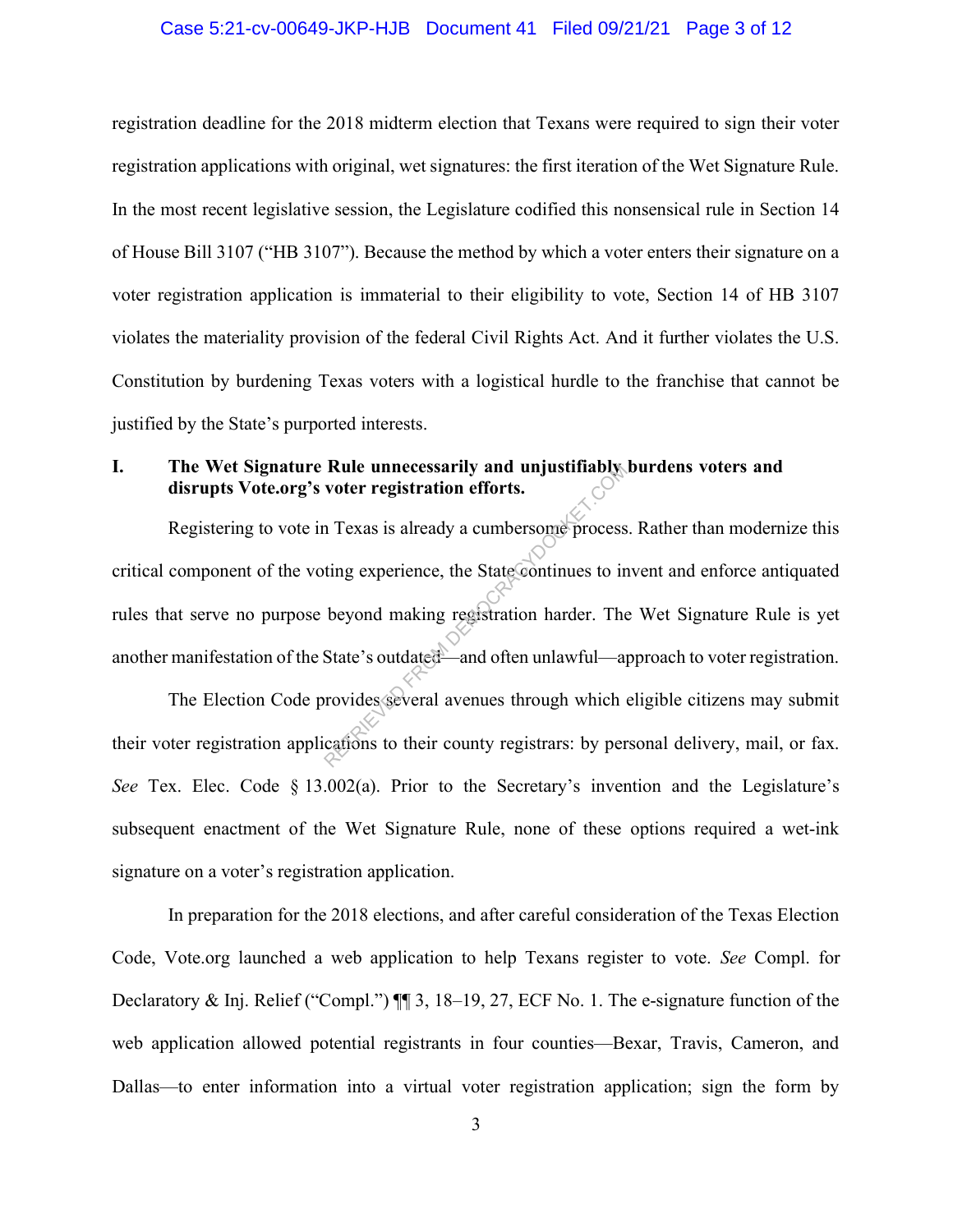### Case 5:21-cv-00649-JKP-HJB Document 41 Filed 09/21/21 Page 4 of 12

uploading an image of their signature into the web application; review their signed voter registration application; fax the completed application to their county registrar; and generate a hard copy to be mailed to the county registrar, as required by Texas law. Id.  $\P$  18. Between late September and early October of 2018, more than 2,400 voters in Texas used Vote.org's web application, including its e-signature function, to complete their voter registration applications. Id. ¶ 19.

The Secretary proceeded to call the validity of those 2,400 voter registrations into question. Id. Just five days before the registration deadline for the 2018 general election, the Secretary claimed, without any basis in the law, that registration forms prepared using Vote.org's web application were invalid because they did not contain original, wet signatures. Id. His announcement—and the decision of Defendants' counties to abide by it—effectively ended Vote.org's use of the e-signature function. Id. In the law, that registration forms preproceduse they did not contain origina<br>
ecision of Defendants' counties to abid<br>
ture function. Id.<br>
lar session, the Legislature enacted HB 31<br>
ong other provisions, the bill provid

During its 2021 regular session, the Legislature enacted HB 3107. See HB 3107, 87th Leg., Reg. Sess. (Tex. 2021). Among other provisions, the bill provides that in order "[f]or a registration application submitted by telephonic facsimile machine to be effective, a copy of the *original* registration application *containing the voter's original signature* must be submitted." *Id.*  $\S$  14 (amending Tex. Elec. Code § 13.143(d-2)). HB 3107 thus codifies the Wet Signature Rule and perpetuates its burdens on both Texas voters and Vote.org.

The Wet Signature Rule contradicts well-established Texas laws that recognize the validity of e-signatures, including in the election context. For example, the Texas Administrative Code authorizes election officials to capture voters' signatures using electronic devices for election day signature rosters and specifically defines "Electronic Signature" as "a digitized image of a handwritten signature." 1 Tex. Admin. Code § 81.58(a)–(b). The Texas Business and Commerce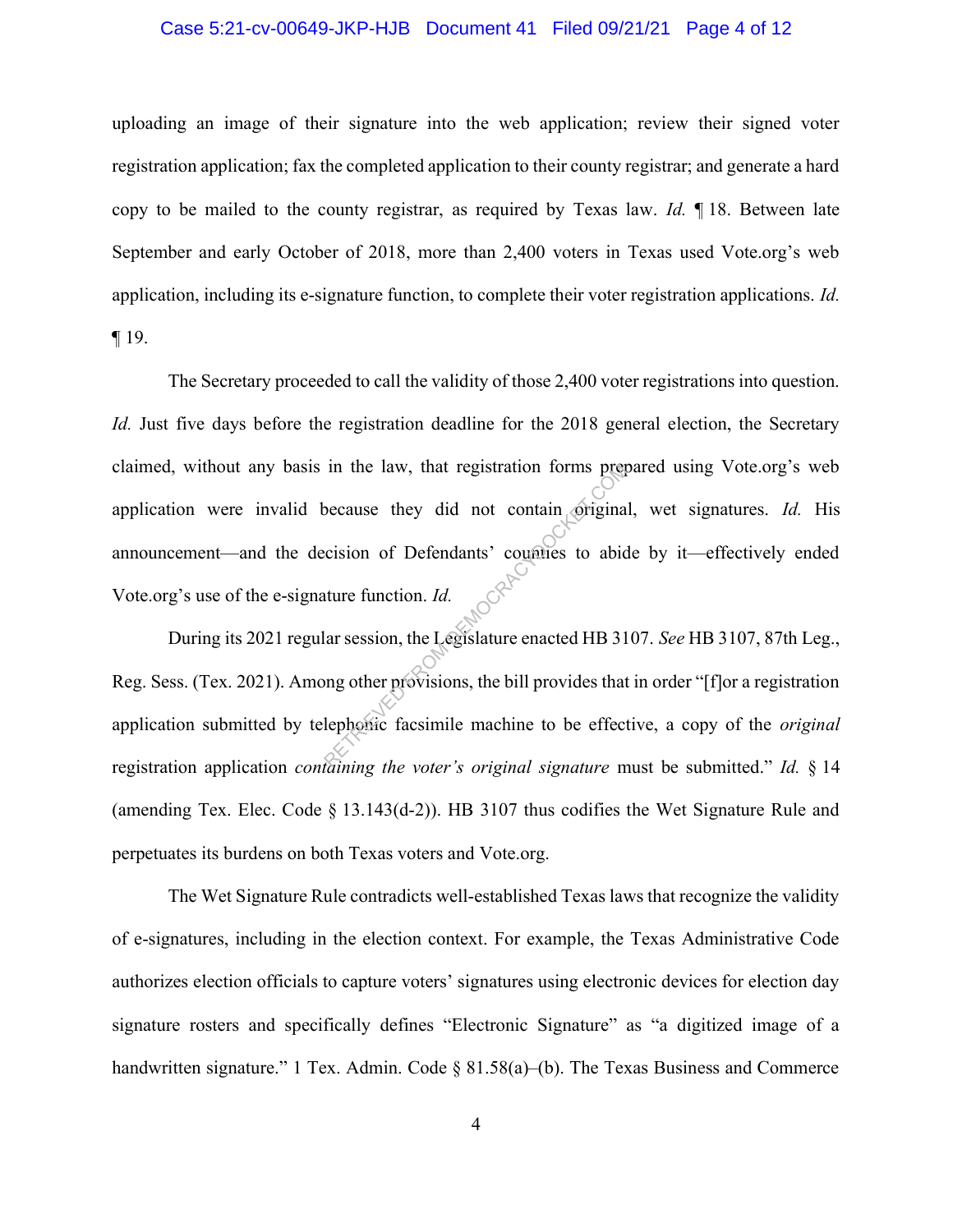#### Case 5:21-cv-00649-JKP-HJB Document 41 Filed 09/21/21 Page 5 of 12

Code recognizes that a signature "may not be denied legal effect . . . solely because it is in electronic form" and expressly states that "[i]f a law requires a signature, an electronic signature satisfies the law." Tex. Bus. & Com. Code  $\S 322.007(a)$ , (d). And if a person completes a voter registration application through the Department of Public Safety, the agency must "inform the applicant that the applicant's electronic signature provided to the department will be used for submitting the applicant's voter registration application." Tex. Elec. Code  $\S 20.066(a)(2)$ .

The inconsistency between these practices and the Wet Signature Rule demonstrates that it is immaterial to an individual's eligibility to register and serves no legitimate governmental interest—let alone one sufficiently weighty to justify the added burdens on voting.

# II. Vote.org's lawsuit seeks relief against the county registrars who implement voter registration rules in the jurisdictions where it launched its e-signature function.

Following the enactment of HB 3107, Vote.org filed suit to challenge the Wet Signature Rule. Count I of its complaint alleges that the Wet Signature Rule violates Section 1971 of the Civil Rights Act—which prohibits denying the right to vote "because of an error or omission on any record or paper relating to any application, registration, or other act requisite to voting, if such error or omission is not material in determining whether such individual is qualified," 52 U.S.C. § 10101(a)(2)(B)—because it is immaterial to determining whether a Texas voter is qualified to cast a ballot. See Compl. ¶¶ 37–40. Count II alleges that the Wet Signature Rule violates the right to vote under the First and Fourteenth Amendments to the U.S. Constitution because it imposes a burden on voters unjustified by any legitimate state interest. See id.  $\P$  41–47. Exercity weighty to justify the added burdence<br>
seeks relief against the county registive<br>
the jurisdictions where it launched its<br>
ment of HB 3107, Vote original suit to<br>
int alleges that the Wet Signature Rule<br>
ohibits d

Vote.org's complaint names as defendants the voter registrars of Bexar, Travis, Cameron, and Dallas Counties, the jurisdictions where Vote.org introduced the e-signature function of its web application in 2018. See id.  $\P$  18, 21–24. Its decision to seek relief against county registrars and not to secure statewide relief from the Secretary—was the result of a Fifth Circuit decision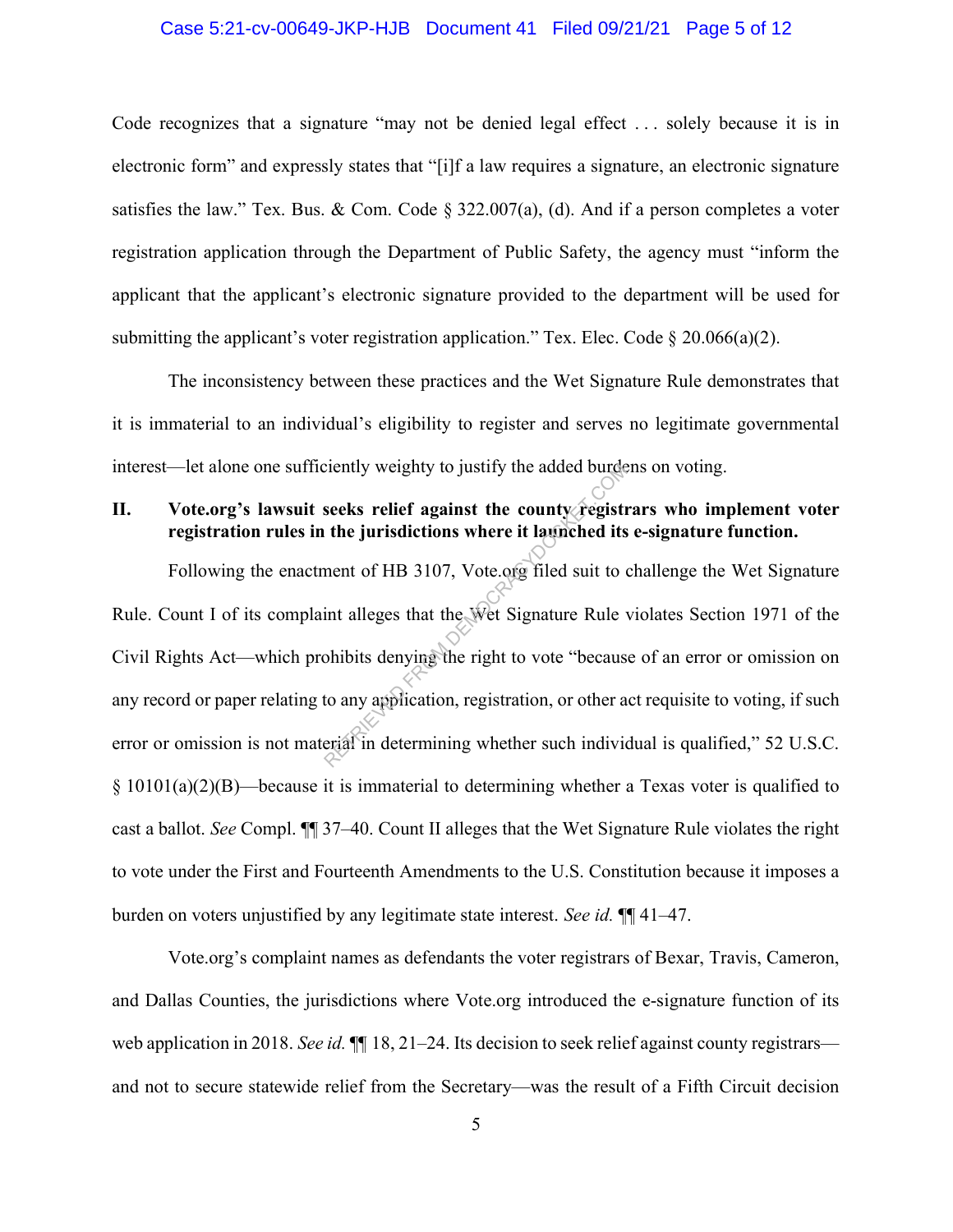#### Case 5:21-cv-00649-JKP-HJB Document 41 Filed 09/21/21 Page 6 of 12

issued earlier this year, which concluded that county registrars are solely responsible for reviewing and accepting voter registration applications and thus "the Secretary lacks sufficient connection to enforcement of the [] wet signature rule for the *Ex parte Young* exception to state sovereign immunity to apply." Tex. Democratic Party v. Hughs, No. 20-50667, 2021 WL 2310010, at \*1 (5th Cir. June 4, 2021) (per curiam).

#### LEGAL STANDARD

"When the party challenging jurisdiction has not submitted evidence in support of its Rule 12(b)(1) motion to dismiss, the motion is a facial attack on plaintiffs' pleadings, and the court's review is limited to whether the complaint sufficiently alleges jurisdiction." Prescott v. Bexar County, No. SA-19-CV-1392-JKP-RBF, 2021 WL 812115, at \*1 (W.D. Tex. Mar. 3, 2021). "Such an attack requires the courts to 'consider the allegations of the complaint as true.'" United of Omaha Life Ins. Co. v. Womack-Rodriguez, 461 F. Supp. 3d 455, 466 (W.D. Tex. 2020) (quoting Williamson v. Tucker, 645 F.2d 404, 412 (5th Cir. 1981)). "At the pleading stage, general factual allegations of injury resulting from the defendant's conduct may suffice, because courts may presume that general allegations embrace those specific facts that are necessary to support the claim." Trans Tool, LLC v. Faulkner, No. SA-19-CV-1304-JKP-RBF, 2021 WL 796161, at \*2 (W.D. Tex. Mar. 2, 2021) (cleaned up). 2-JKP-RBF, 2021 WL 812115, at  $*$ 1 (W.1<br>
s to 'consider the allegations of the consider the allegations of the consider the allegations of the consider the conduct Rodriguez, 461 F. Supp. 3d 455, 466<br>  $2d$  404, 412 (5thCi

### ARGUMENT

Defendant Garza argues that Vote.org has no legally cognizable interest in a challenge to an election rule that bans the use of its voter registration software. But his argument ignores the well-pleaded allegations of the complaint. Vote.org has standing because it has suffered a direct, concrete injury due to Defendants' conduct: it expended substantial resources developing a product that cannot be used as intended so long as the Wet Signature Rule remains in effect and Defendant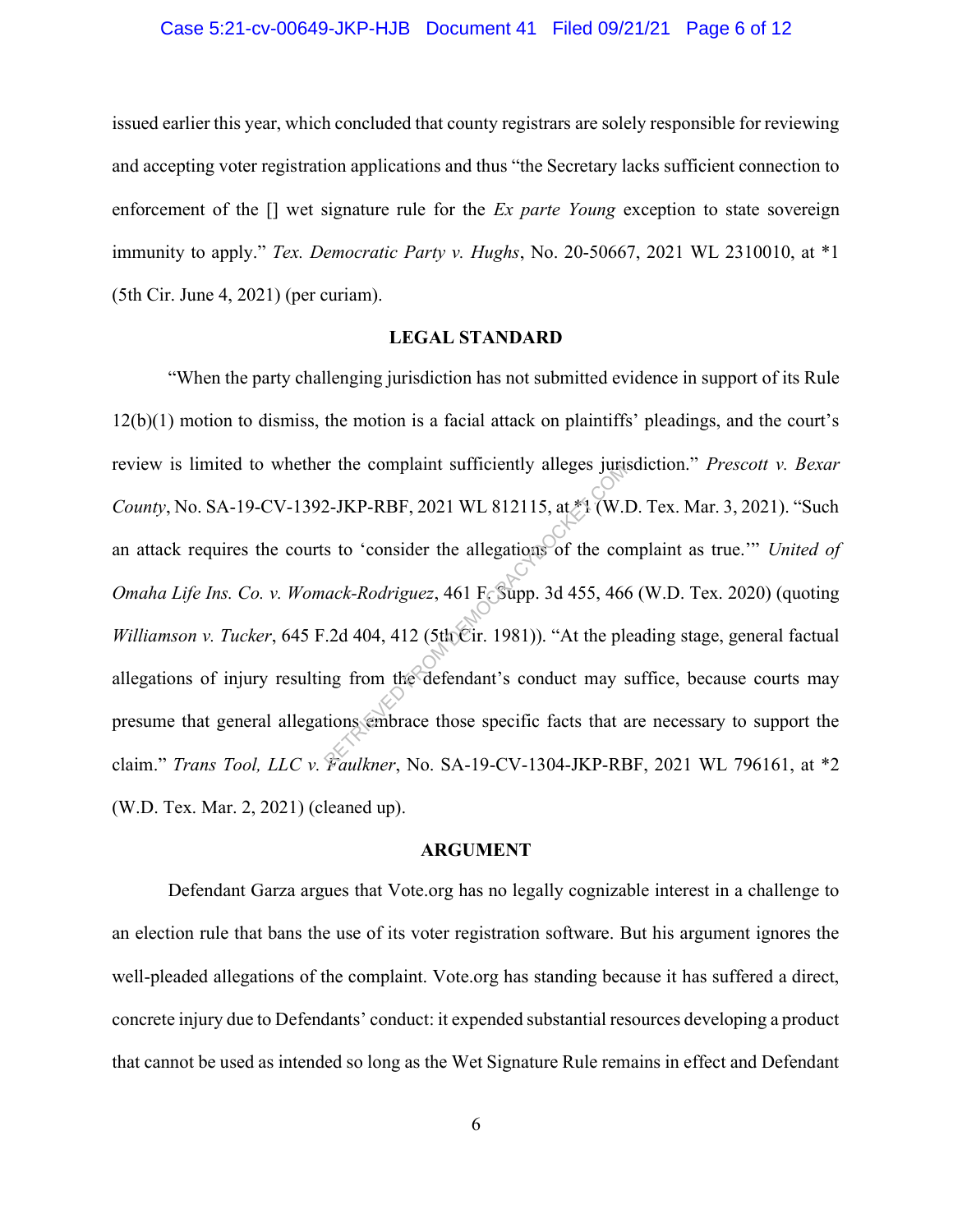#### Case 5:21-cv-00649-JKP-HJB Document 41 Filed 09/21/21 Page 7 of 12

Garza continues to enforce it, thus impeding Vote.org's ability to advance its mission. As a result, it must expend additional resources to counteract the effects of the challenged rule. Defendant Garza's lone argument to the contrary is that Vote.org failed to plead that its members have standing. But this argument is a red herring. It is hornbook law that an organization can sue to vindicate its own interests where, as here, it suffers a direct injury. Defendant Garza does not argue otherwise, and his motion to dismiss should be denied.

## I. Vote.org has suffered and will continue to suffer a concrete injury in fact, traceable to Defendants' conduct, as a result of the Wet Signature Rule.

Defendants, including Defendant Garza, have inflicted concrete injury on Vote.org by enforcing the Wet Signature Rule, conferring on Vote.org the standing needed to maintain this suit. As courts regularly recognize, suit. As courts regularly recognize,

An organization, like an individual, can establish standing to sue on its own behalf by demonstrating three elements: (1) the organization suffered an injury in fact that is both "concrete and particularized, and actual or imminent, not conjectural or hypothetical;" (2) the injury is "fairly traceable to the challenged action of the defendant;" and (3) it is likely, "as opposed to merely speculative, that the injury will be redressed by a favorable decision." Example Rule, conferring on Vote.org the stand<br>panize,<br>example in individual, can establish standing to see elements: (1) the organization suffered<br>d particularized, and actual or imminen<br>e injury is "fairly traceable to t

Am. C.R. Union v. Martinez-Rivera, 166 F. Supp. 3d 779, 787–88 (W.D. Tex. 2015) (quoting Lujan v. Defs. of Wildlife, 504 U.S. 555, 560–61 (1992)). "At the pleading stage, an organization need only broadly allege [] an injury"; even a "short description in the complaint" describing the harm the challenged law causes suffices. Id. at 788 (citing Havens Realty Corp. v. Coleman, 455 U.S. 363, 379 (1982)). Courts have also routinely held that "an organization can demonstrate injury by alleging that it had diverted significant resources to counteract the defendant's conduct," and thus that the defendant has "significantly and perceptibly impaired the organization's ability to provide its activities—with the consequent drain on the organization's resources." Id. at 788 (cleaned up) (quoting NAACP v. City of Kyle, 626 F.3d 233, 238 (5th Cir. 2010)); accord Crawford v. Marion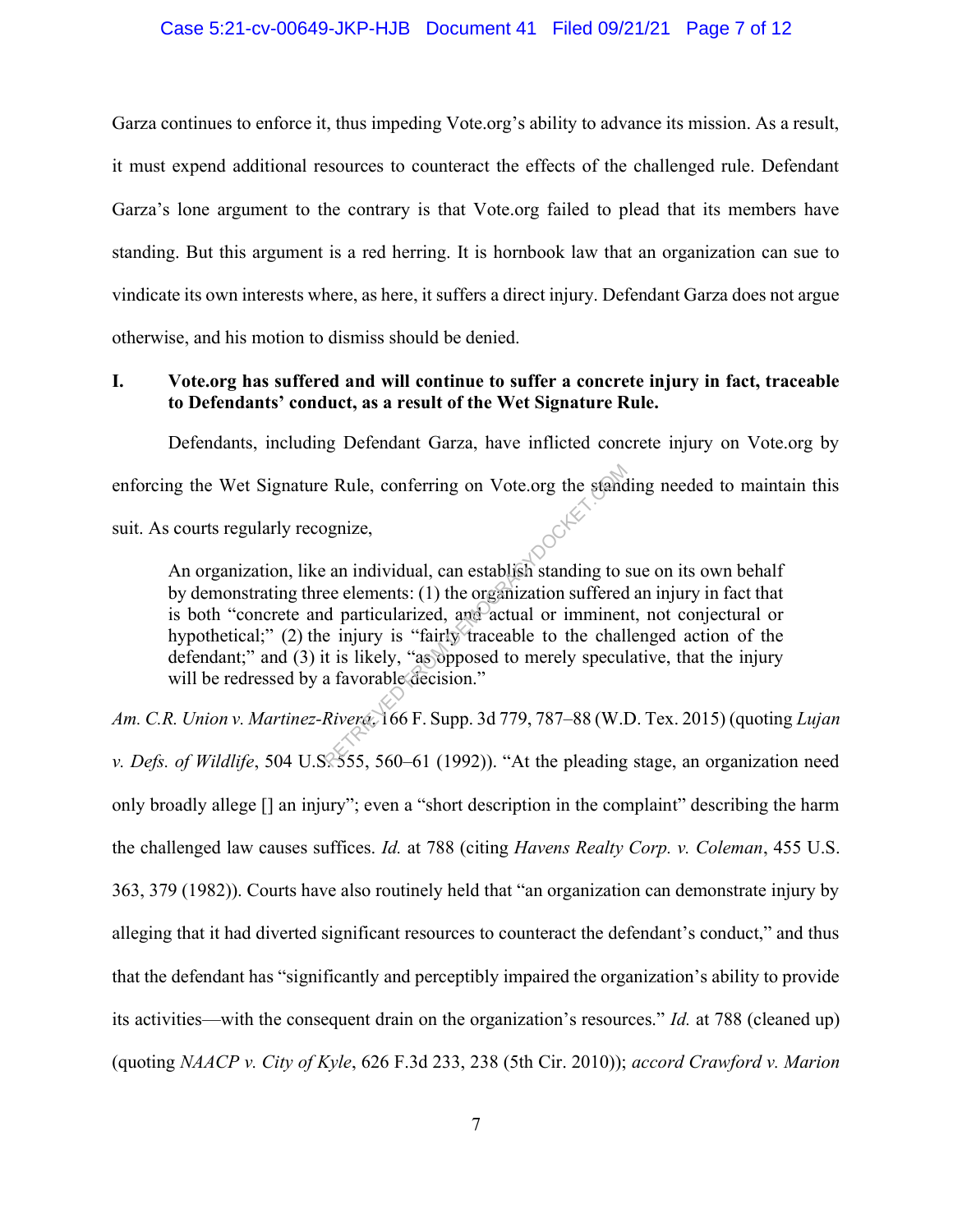#### Case 5:21-cv-00649-JKP-HJB Document 41 Filed 09/21/21 Page 8 of 12

Cnty. Election Bd., 472 F.3d 949, 951 (7th Cir. 2007) (concluding that "new law injures the [organization] by compelling [it] to devote resources" that it would not have needed to absent new law), aff'd, 553 U.S. 181 (2008); Richardson v. Tex. Sec'y of State, 485 F. Supp. 3d 744, 761 (W.D. Tex. 2020) (finding organizational standing and noting that its "conclusion is compelled by . . . a recent case in which the Fifth Circuit held that a voter rights group had 'organizational' standing to challenge a provision of the Texas Election Code under a 'diversion-of-resources' theory" (citing OCA-Greater Hous. v. Texas, 867 F.3d 604, 611–12 (5th Cir. 2017)), appeal docketed, No. 20-50774 (5th Cir. Sept. 10, 2020).

Vote.org has pleaded precisely such an injury. As part of its mission to engage and register voters, it invested significant resources to develop and implement a robust and comprehensive voter registration platform that allows voters to complete, sign, and submit their registration applications. See Compl. ¶¶ 17–20. Use of that platforms' e-signature function—"one of its most effective tools"—has been foreclosed by the Wet Signature Rule. Id.  $||$  19–20. Consequently, "Vote.org has been forced to divert resources from its general, nationwide operations—as well as its specific programs in other states—to redesign its Texas voter registration and [get out the vote] programs and utilize more expensive (and less effective) means of achieving its voter registration goals in the State." Id. ¶ 20. These allegations establish an injury in fact based on a diversion of resources.<sup>1</sup> precisely such an injury. As part of its in<br>the resources to develop and implement a<br>that allows voters to complete, sign, a<br>17–20. Use of that platforms' e-signature<br>foreclosed by the Wet Signature Rule.<br>o divert resource

<sup>&</sup>lt;sup>1</sup> The sufficiency of Vote.org's allegations are underscored by a comparison with this Court's decision in *Richardson*. There, the Court found organizational standing sufficiently pleaded where, in order to "counteract the effect of" an allegedly unlawful restriction, the plaintiff published videos, social media posts, emails, and web trainings to educate voters about the State's signaturematching process. Richardson, 485 F. Supp. 3d at 762–63. Here, Vote.org has lost the use of software it designed specifically for use in the State, redeveloped its strategic plan and operations within the State and has been forced to rely on more expensive alternatives to ensure that voters are able to register to vote in accordance with the Wet Signature Rule—a diversion of resources of the same qualitative significance as the efforts described in Richardson.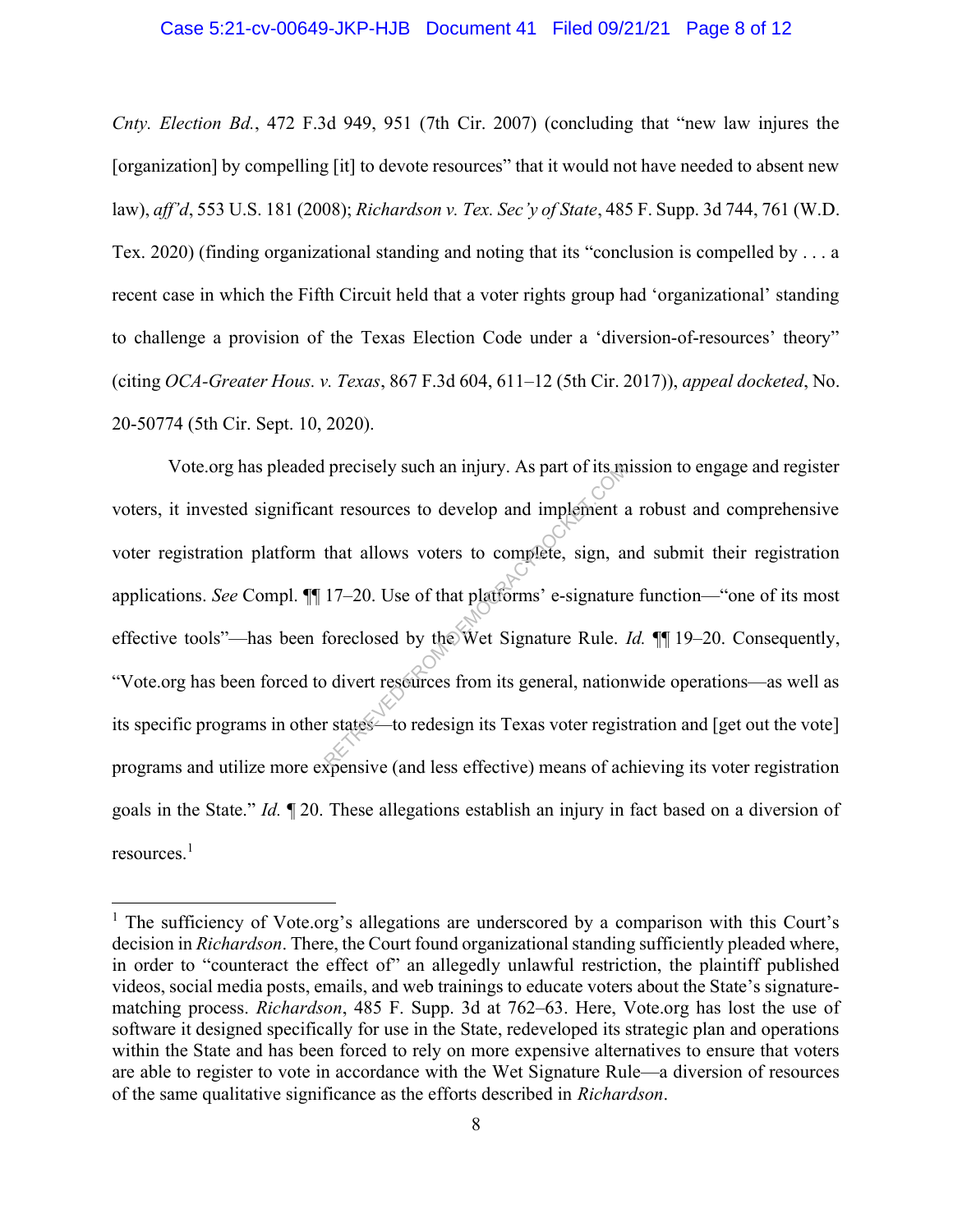### Case 5:21-cv-00649-JKP-HJB Document 41 Filed 09/21/21 Page 9 of 12

There can also be no doubt that this injury is fairly traceable to Defendants' conduct and can be redressed through a favorable decision. "To establish the 'traceability' causal connection between the injury and the conduct complained of, the injury must be fairly traceable to the challenged action of the defendant, and not the result of the independent action of some third party not before the court." Mi Familia Vota v. Abbott, 497 F. Supp. 3d 195, 210 (W.D. Tex. 2015) (cleaned up) (quoting Lujan, 504 U.S. at 560–61). Redressability, in turn, is satisfied if "it is likely, as opposed to merely speculative, that the injury will be redressed by a favorable decision." Id. (quoting Friends of Earth, Inc. v. Laidlaw Env't Servs. (TOC), Inc., 528 U.S. 167, 181 (2000)).

While the Secretary "is the chief election officer of the state," Tex. Elec. Code § 31.001(a), and "indisputably holds high-level responsibilities," the Fifth Circuit recently explained that the Texas Election Code "imput[es] certain responsibilities on the county registrars, such as the actual registering of voters." Tex. Democratic Party, 2021 WL 2310010, at \*1; see also Br. for Def.-Appellant at 3–4, Tex. Democratic Party v. Hughs, No. 20-50667 (5th Cir. Oct. 26, 2020) (brief of Secretary emphasizing that "[v]oter registration in Texas is handled at the county level"). As Vote.org explains in its complaint, Defendant Garza "serves as the voter registrar for Cameron County and oversees its voter registration activities," including reviewing voter registration applications for compliance with Texas law. Compl. ¶ 23. Consequently, as the official who implements the Wet Signature Rule in Cameron County, Vote.org's injuries stemming from the law's enforcement in that jurisdiction are traceable to Defendant Garza. And a decision from this Court enjoining Defendants' enforcement of the Wet Signature Rule would redress those injuries. Is the chief election officer of the state.<br>
A-level responsibilities," the Fifth Circui<br>
[es] certain responsibilities on the county<br>
Democratic Party, 2021 WL 2310010, a<br>
socratic Party v. Hughs, No. 20-50667 (5<br>
at "[v]

## II. Vote.org has standing in its own right.

 Defendant Garza's only argument in support of dismissal is without merit. He argues that "[t]o establish standing, Plaintiff must properly plead that its members are faced with suffering an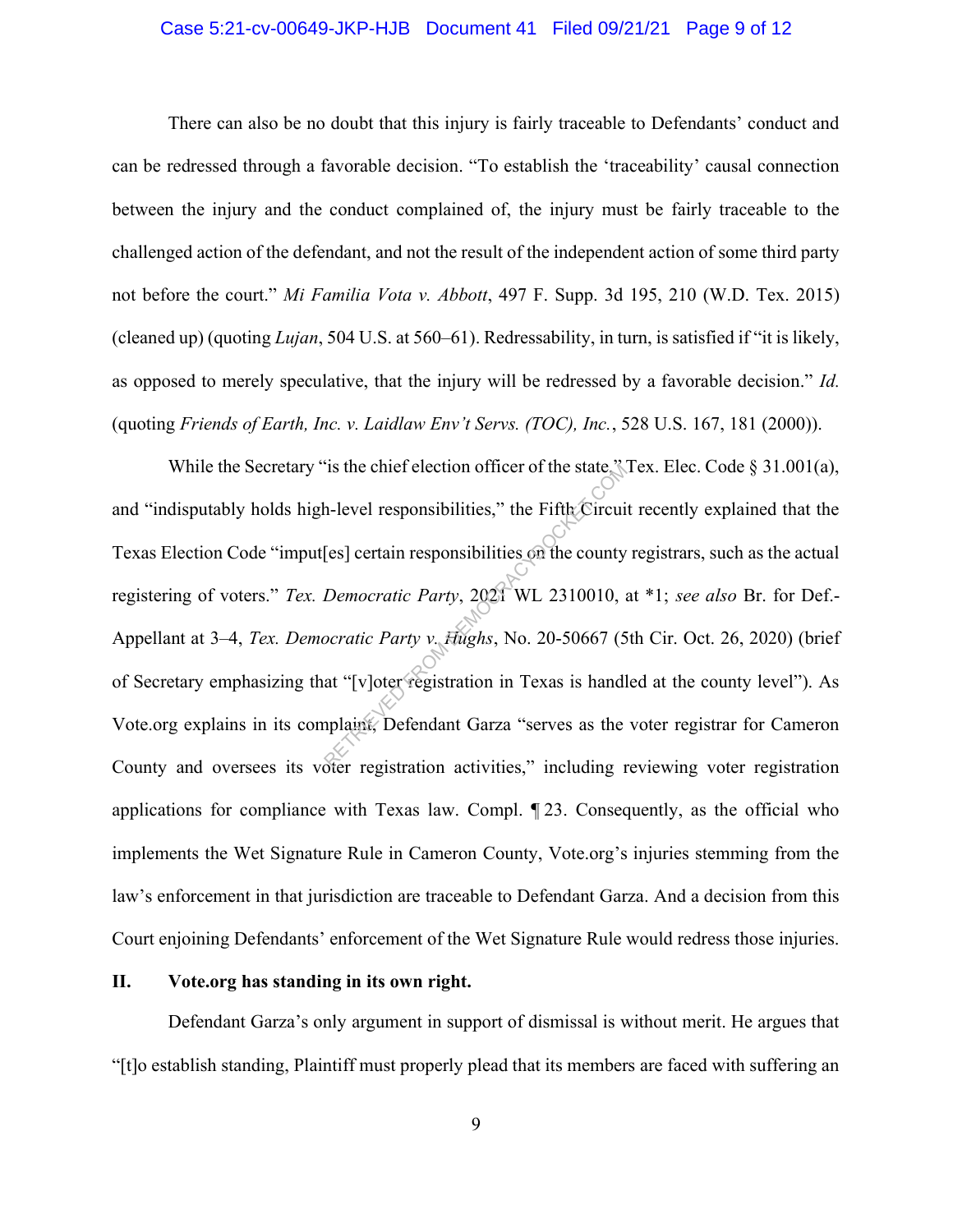### Case 5:21-cv-00649-JKP-HJB Document 41 Filed 09/21/21 Page 10 of 12

injury in fact that is concrete and particularized." Def. Remi Garza's Mem. in Supp. of Mot. to Dismiss 4, ECF No. 31. That is not the law.

 "An association or organization can establish an injury-in-fact through either of two theories." OCA-Greater Hous., 867 F.3d at 610 (emphasis added). First, as discussed above, "[t]he organization can establish standing in its own name if it 'meets the same standing test that applies to individuals." *Id.* (quoting ACORN v. Fowler, 178 F.3d 850, 856 (5th Cir. 1999)). This theory of standing "does not depend on the standing of the organization's members." Id. Second, an organization can also sue on behalf of its members. This theory of "associational standing" is "derivative of the standing of the association's members, requiring that they have standing and that the interests the association seeks to protect be germane to its purpose." Id. As the Fifth Circuit has made emphatically clear, an organizational plaintiff need only satisfy one of these two theories to have standing. See id. Defendant Garza cites not egal authority to the contrary; there is none.<sup>2</sup> of the association's members, requiring<br>ion seeks to protect be germane to its purp<br>and a original plaintiff freed only satisfied<br>and Garza cites notice alleged in the direct injury to Vote.org alleged in<br>the direct injury

As explained above, the direct injury to Vote.org alleged in its complaint is sufficient to establish standing. Defendant Garza's argument for dismissal is foreclosed under settled Fifth Circuit precedent. Accordingly, his motion should be denied.

#### **CONCLUSION**

Vote.org has suffered a concrete organizational injury that is traceable to Defendant Garza and redressable by this Court. It has thus pleaded Article III standing, and the pending motion to dismiss should be denied.

 $2$  Vote.org does not concede that it lacks associational standing.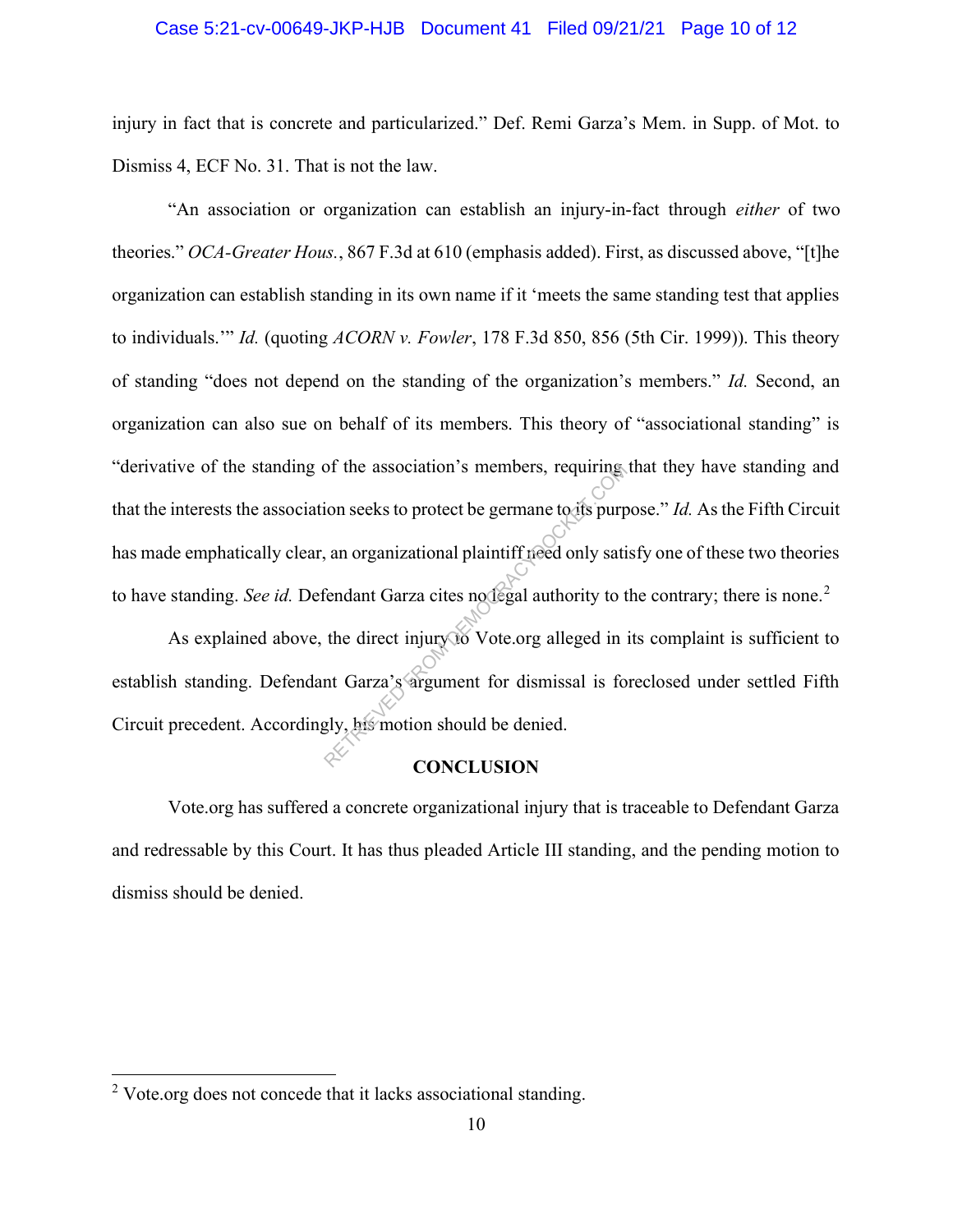Dated: September 21, 2021. Respectfully submitted,

/s/ Uzoma N. Nkwonta

Uzoma N. Nkwonta\* Kathryn E. Yukevich\* Joseph N. Posimato\* Meaghan E. Mixon\* ELIAS LAW GROUP LLP 10 G Street NE, Suite 600 Washington, D.C. 20002 Telephone: (202) 968-4490 Facsimile: (202) 968-4498 unkwonta@elias.law kyukevich@elias.law jposimato@elias.law mmixon@elias.law

Jonathan P. Hawley\* ELIAS LAW GROUP LLP 1700 Seventh Avenue, Suite 2100 Seattle, Washington 98101 Telephone: (206) 656-0179 jhawley@elias.law

John R. Hardin Texas State Bar No. 24012784 PERKINS COIE LLP 500 North Akard Street, Suite 3300 Dallas, Texas 75201-3347 Telephone: (214) 965-7700 Facsimile: (214) 965-7799 johnhardin@perkinscoie.com RETRIEVED FROM DEM

Counsel for Plaintiff Vote.org

\*Admitted Pro Hac Vice